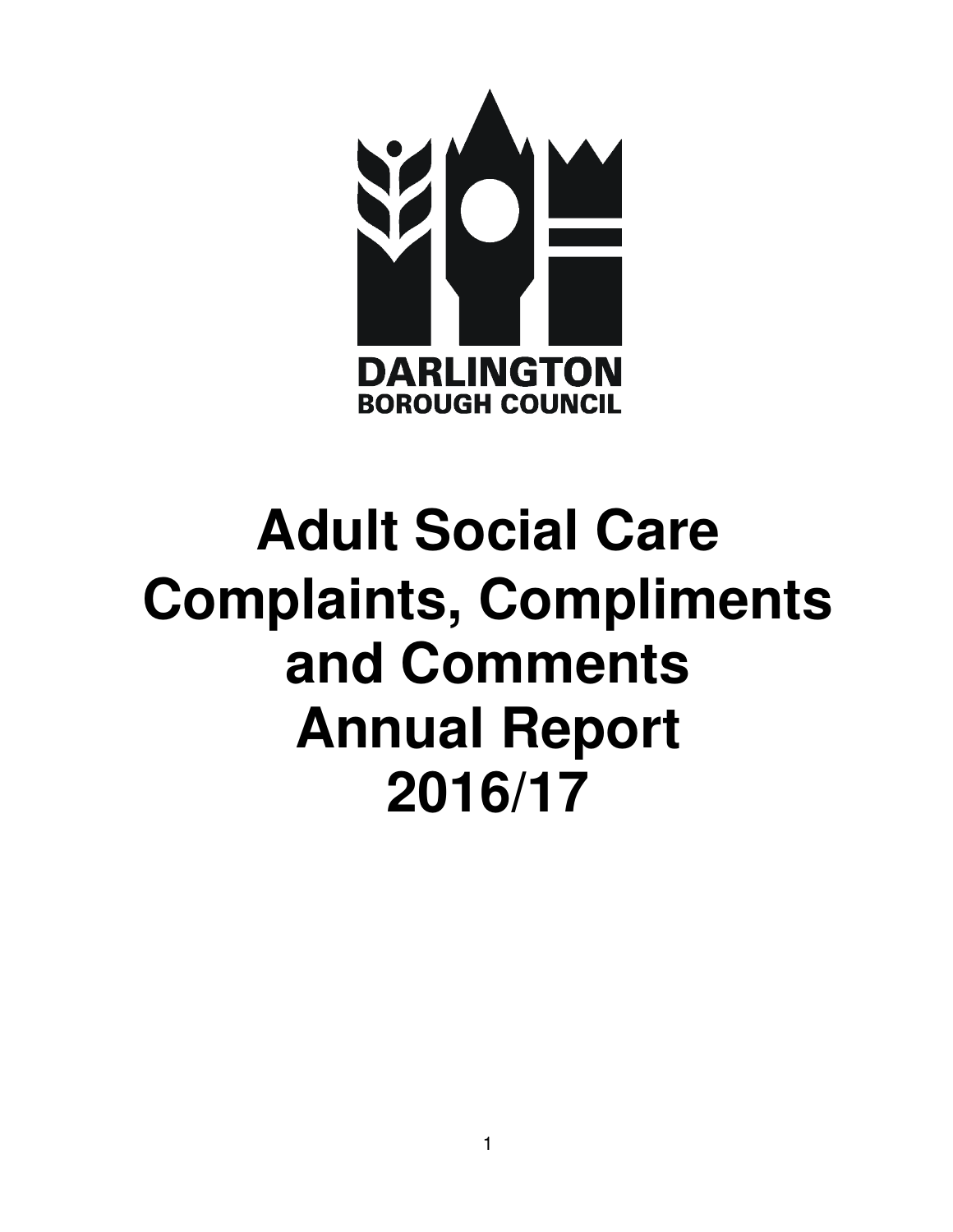# **Contents**

| Introduction                                                                                                                                                                                                                                                                                                                                                                                                        | 3                                                          |  |  |
|---------------------------------------------------------------------------------------------------------------------------------------------------------------------------------------------------------------------------------------------------------------------------------------------------------------------------------------------------------------------------------------------------------------------|------------------------------------------------------------|--|--|
| Local Government Ombudsman (and Health Services Ombudsman)                                                                                                                                                                                                                                                                                                                                                          |                                                            |  |  |
| Information and Accessibility                                                                                                                                                                                                                                                                                                                                                                                       | 4                                                          |  |  |
| Advocacy                                                                                                                                                                                                                                                                                                                                                                                                            | 4                                                          |  |  |
| Summary                                                                                                                                                                                                                                                                                                                                                                                                             | 5                                                          |  |  |
| Review of the Year<br>- Breakdown of all Representations<br>- Total Complaints, Compliments and Comments Received 2016/17<br>- Breakdown of Compliments by Service Area/Team<br>- Breakdown of Complaints by Service Area/Team<br>- Breakdown of Complaints by Issue<br>- Complaint Outcomes<br>- Local Government Ombudsman Complaints Received 2016/17<br>- Local Government Ombudsman Complaint Outcomes 2016/17 | 6<br>6<br>6<br>$\overline{7}$<br>8<br>10<br>11<br>11<br>11 |  |  |
| <b>Organisational Learning</b>                                                                                                                                                                                                                                                                                                                                                                                      | 12                                                         |  |  |
| <b>Further Recommendations</b>                                                                                                                                                                                                                                                                                                                                                                                      | 13                                                         |  |  |
| Performance against the Procedure                                                                                                                                                                                                                                                                                                                                                                                   | 13                                                         |  |  |
| Performance Indicator                                                                                                                                                                                                                                                                                                                                                                                               | 13                                                         |  |  |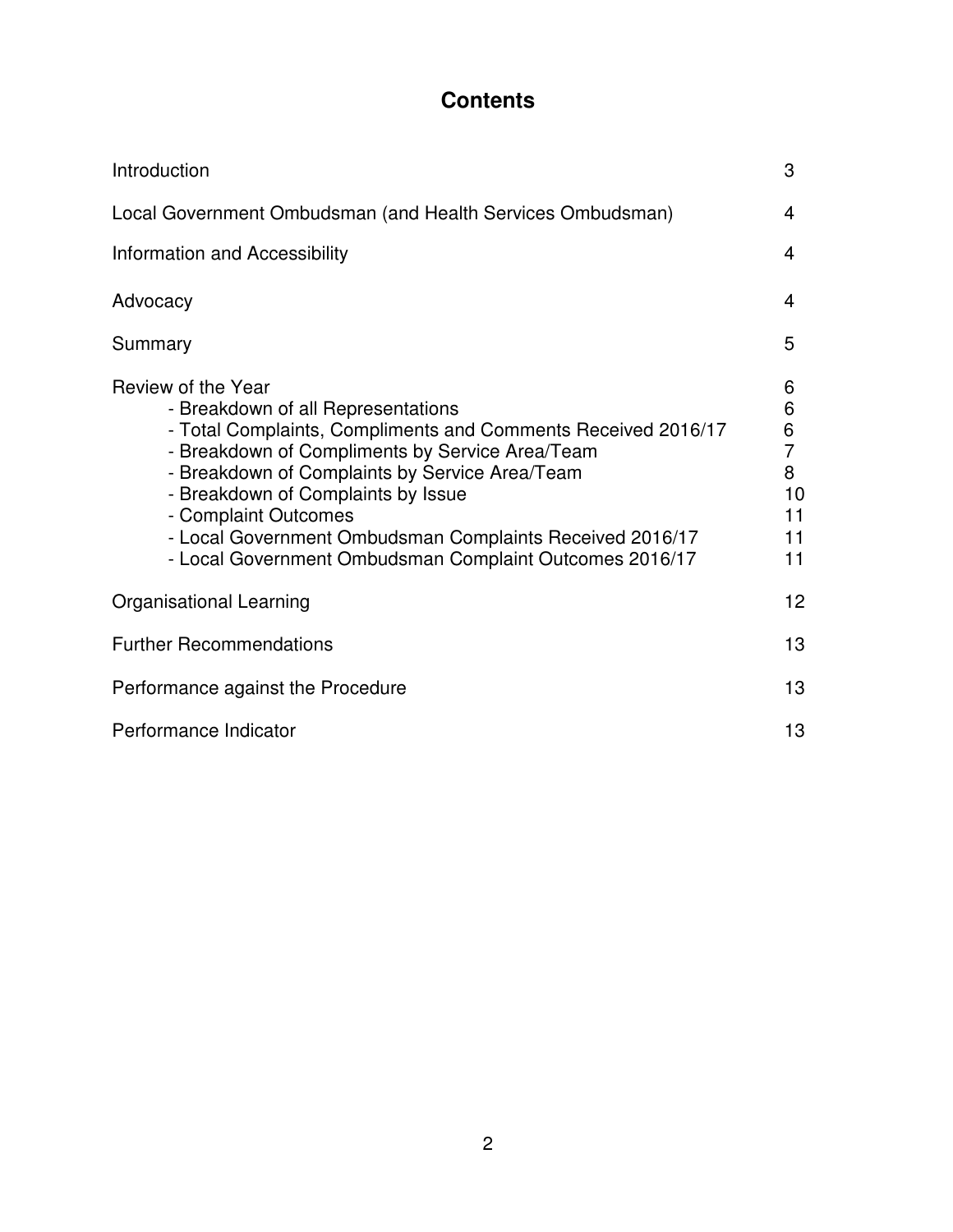# **Introduction**

The purpose of this annual report is to inform service users, carers, the public, Council Members and Adult Social Care staff of the effectiveness of the Adult Social Care Complaints, Compliments and Comments Procedure (the procedure).

On the 1 April 2009 the Local Authority Social Services and National Health Service Complaints (England) Regulations 2009 (the regulations) came into force following the consultation 'Making Experiences Count' by the Department of Health. The consultation found that the complaints processes for people receiving both health and social care services were overly complex and inflexible.

As a result the legislation introduced altered the way in which complaints are handled introducing a single joint complaints process for both social care and health services, with one stage as opposed to the previous three stage process used in relation to adult social care services. The regulations also introduced a duty for health and social care services to cooperate.

The Council implemented a new procedure on the 1 April 2010 providing a local framework to ensure complaints are handled effectively and in line with the regulations.

The procedure aims to:

- (a) Make it as easy and accessible as possible for service users and their carers to raise complaints;
- (b) Foster an organisational culture in which complaints are accepted, owned and resolved as efficiently as possible;
- (c) Ensure high levels of customer satisfaction with complaints handling;
- (d) Resolve individual issues when they arise and reduce the number of complaints referred to the Ombudsman; and
- (e) Enable the Council to identify topics and trends in relation to adult social care complaints and improve services as a result.

The Assistant Director of Adult Social Care is the responsible person for ensuring that the Council complies with the arrangements made under the regulations. They act as the 'Adjudicating Officer', which means they make decisions on complaints and decide what action should be taken in light of the outcome of a complaint.

The Complaints and Information Governance Manager (Complaints Manager) is the responsible person for managing the procedure for handling and considering complaints in accordance with the agreements made under the regulations.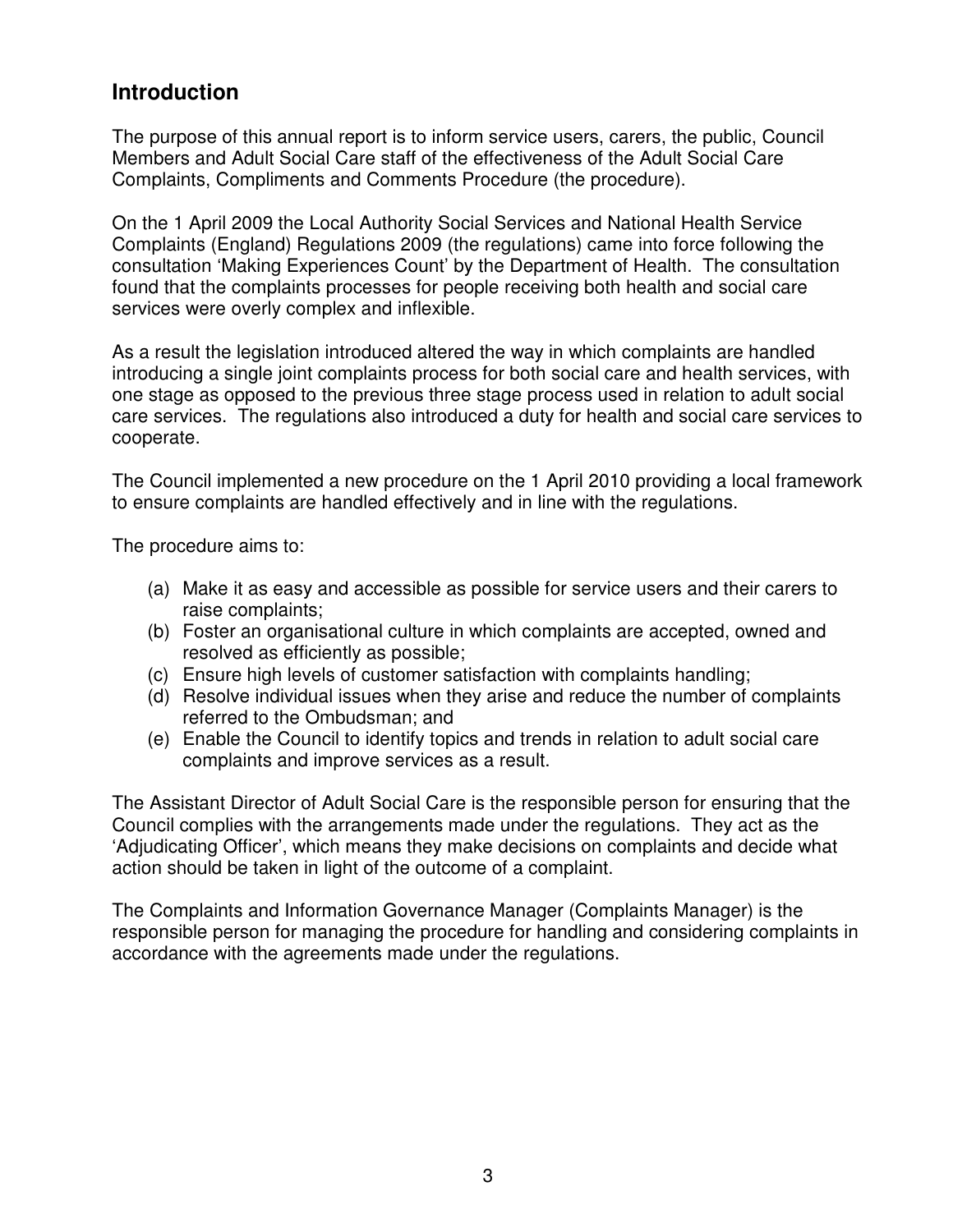# **Local Government Ombudsman (and Health Services Ombudsman)**

Although complainants can refer their complaints to the Local Government Ombudsman (LGO) from the outset, the LGO will not normally investigate until the Council has conducted its own investigation and provided a response. Where it has not been possible for the complaint to be resolved to the satisfaction of the complainant they may refer the matter to the LGO (or Health Services Ombudsman for some joint complaints).

## **Information and Accessibility**

We are committed to making sure that everyone has equal access to all our services, including the complaints procedure. To help make sure the Council's complaints procedures are easily accessible we have produced two leaflets (one for children and young people and one for adults) covering all Council services to reflect the single point of access for complainants within the Council. The leaflets are available in all Council buildings. They have been written in line with the Plain English Campaign standards. The title is written in the most commonly used community languages and it contains details on how to access the information in other formats, for example, large print, audio and Braille.

Information is available on the Council's website. There is also an electronic form which people can use to make a complaint, pay someone a compliment or pass comment on Council services. People may make a complaint in any format they wish. This can be in writing, by email, via the web, over the phone, in person or by any other reasonable means.

The Complaints Manager can arrange advocates and interpreters (including British Sign Language interpreters) where appropriate.

## **Advocacy**

During 2016/17 the Council provided RPRs (Relevant Persons Representatives), IMCAs (Independent Mental Capacity Advocates), IMHAs (Independent Mental Health Act Advocates) and Care Act Advocates.

The Council also provided Specialist Advocacy / Welfare Rights services for adults with a sensory impairment.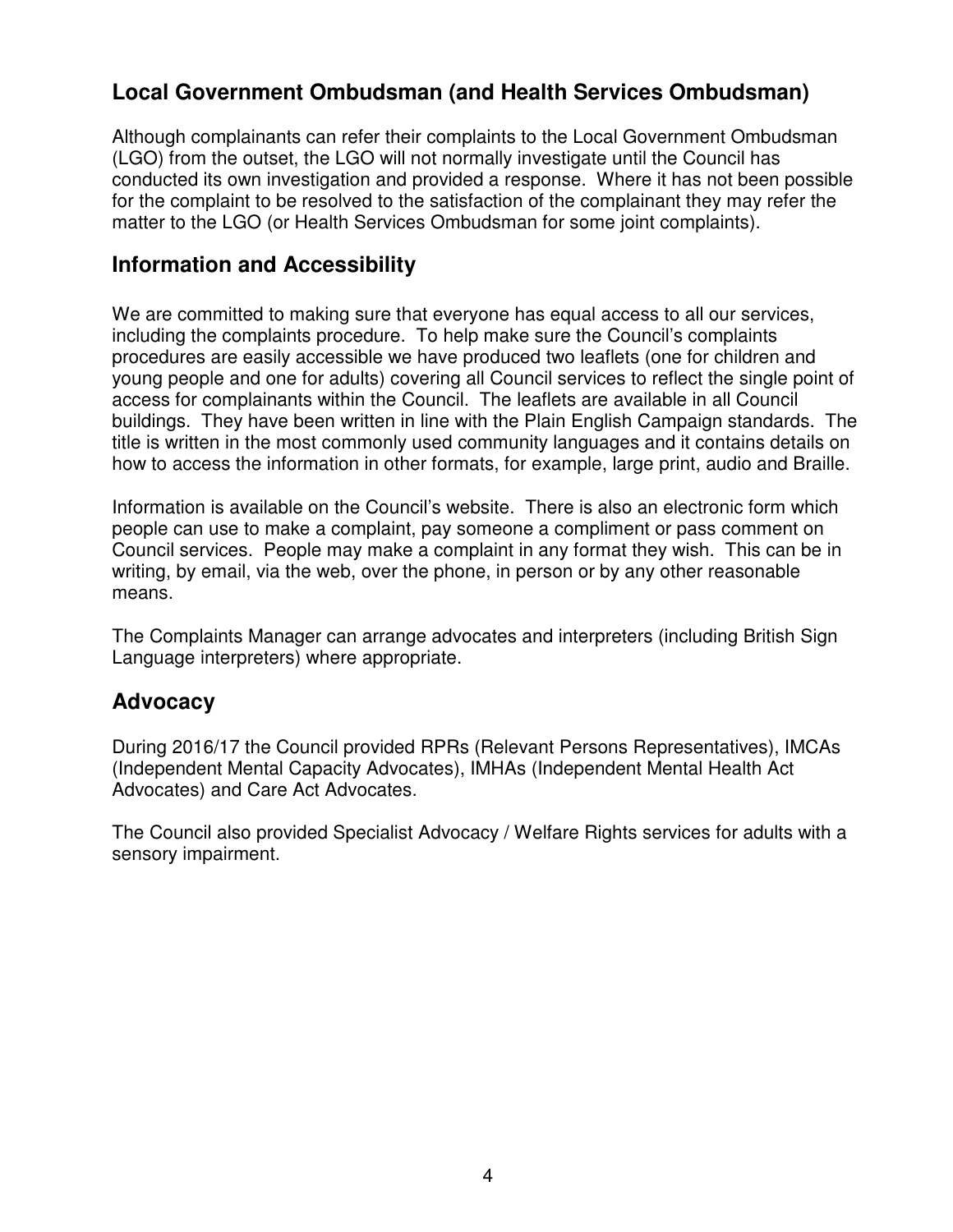# **Summary**

- There has been a decrease in overall feedback, from 89 representations in 2015/16 to 57 in 2016/17.
- We investigated 44 complaints under the procedure during 2016/17, a decrease from 49 in 2015/16.
- We received 13 compliments under the procedure during 2016/17, a decrease from 33 in 2015/16.
- We received no comments under the procedure during 2016/17, as was the case in 2015/16.
- A further complaint was received during 2016/17 about issues which could not be investigated under the procedure.
- 5 adult social care complaints were progressed to the LGO during 2016/17, compared to 12 in 2015/16.
- The LGO reached a decision on 7 complaints during 2016/17, compared to 10 in 2015/16.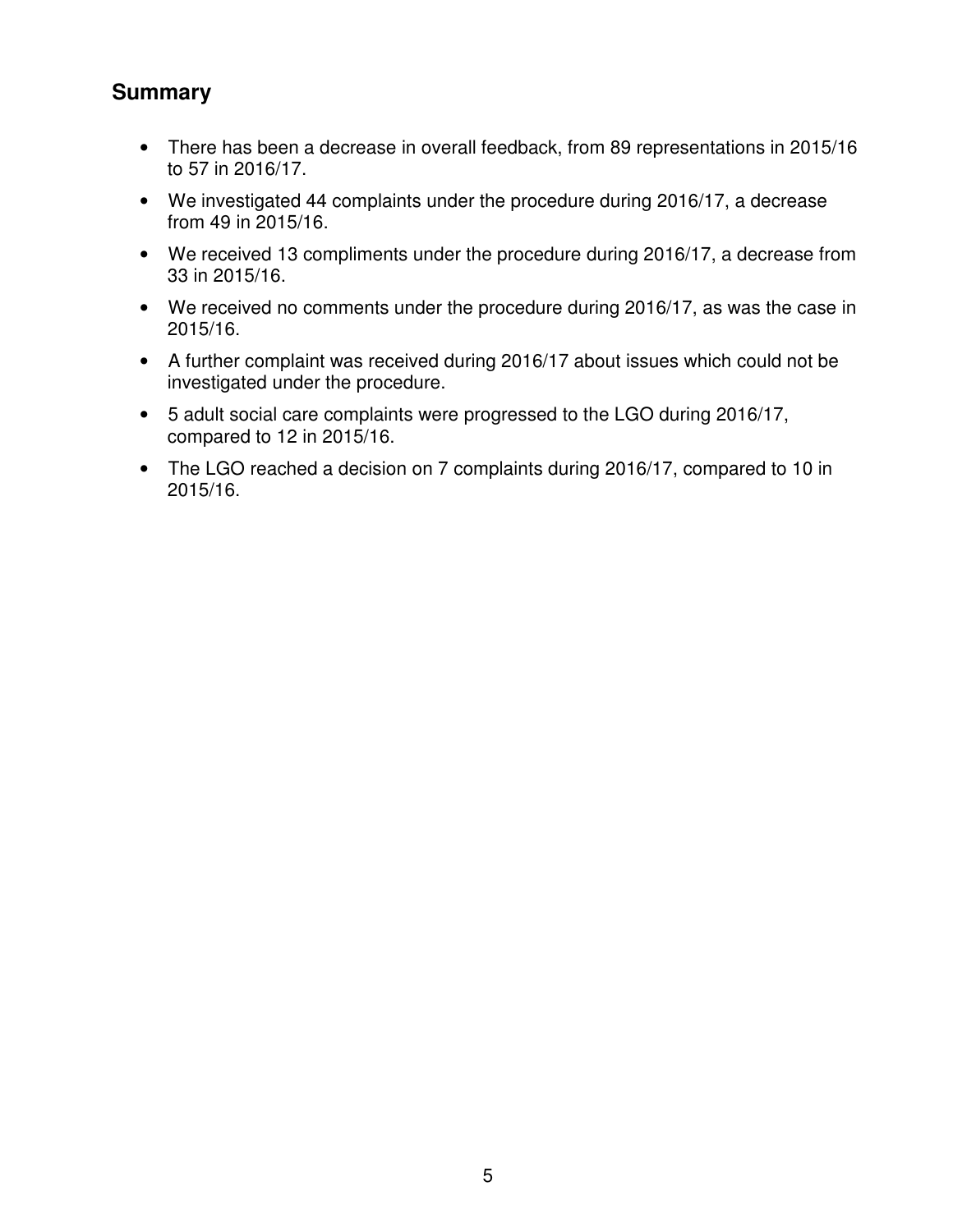# **Review of the Year**

## **Breakdown of all Representations**

A total of 57 representations were handled under the procedure during 2016/17. This does not include those representations responded to directly by social care providers i.e. care homes and home (domiciliary) care providers, as these fall outside the regulations.





There was a decrease in the number of complaints we investigated, compared to 49 in 2015/16.

There was a decrease in the number of compliments we received, compared to 33 in 2015/16.

We received no comments in 2015/16.

There was a decrease in the number of non-qualifying complaints received, from six in 2015/16.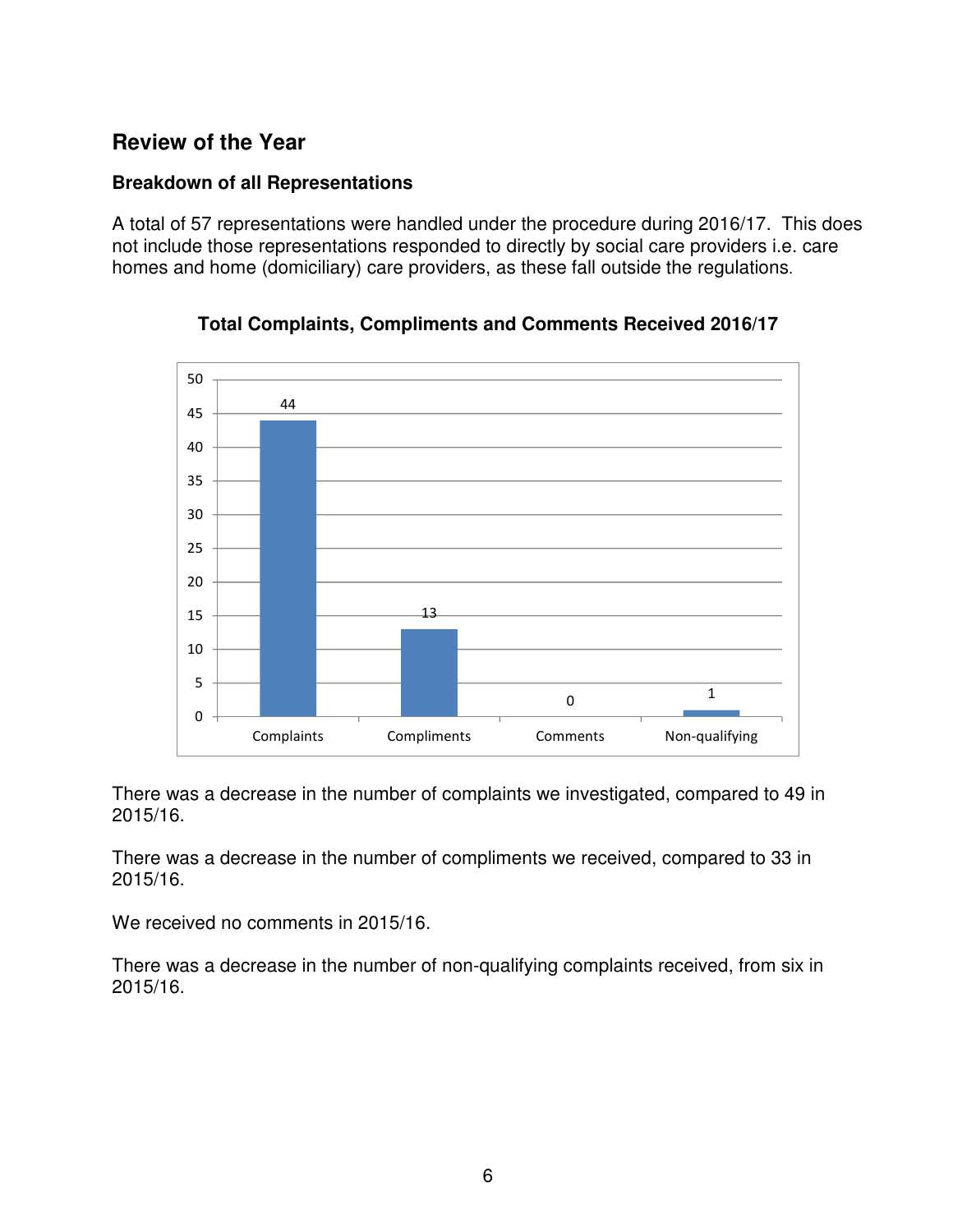## **Breakdown of Compliments Received by Team**

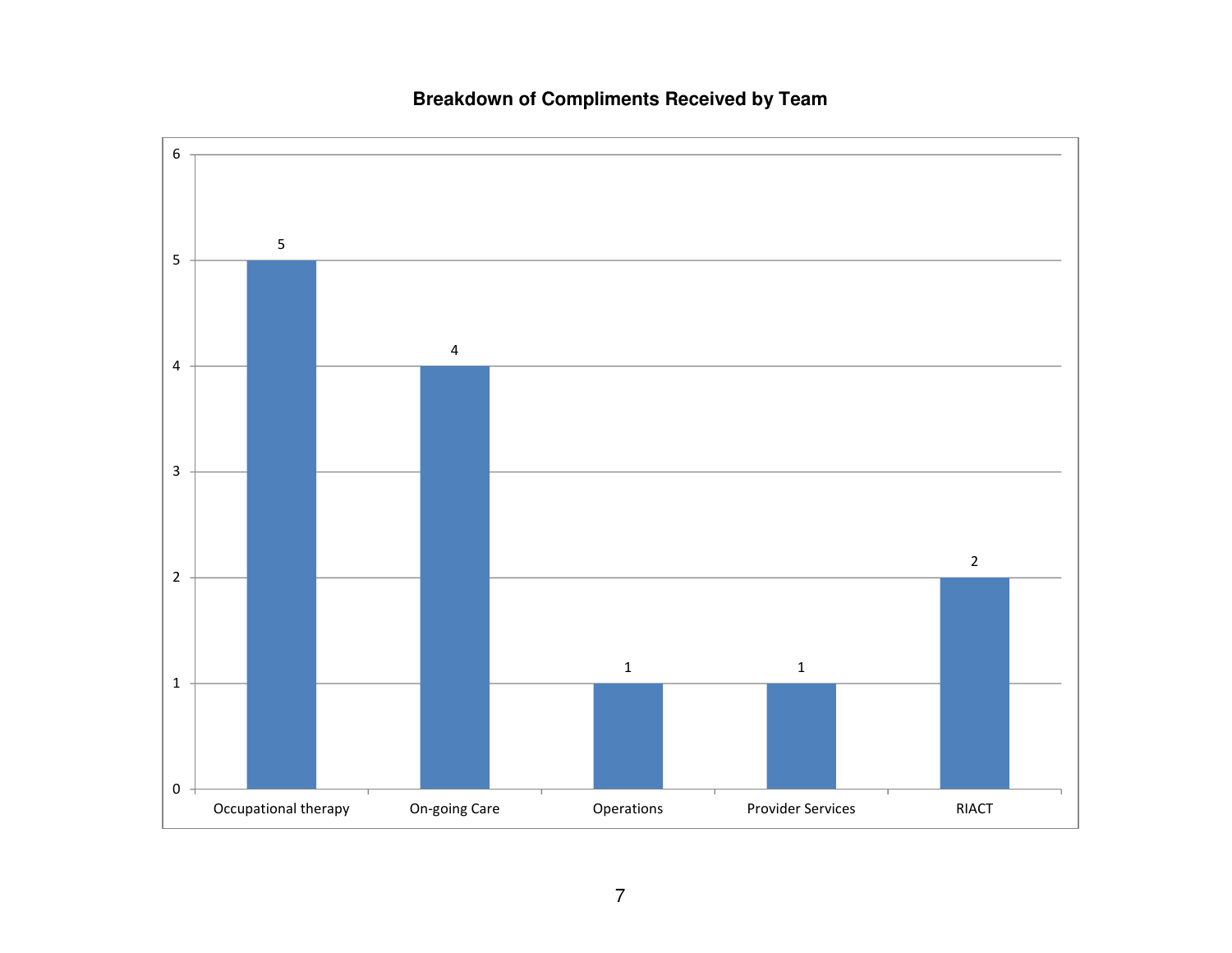

#### **Breakdown of Complaints Received by Service Area/Team**

N.B. Those teams that are not listed did not receive any complaints during 2016/17.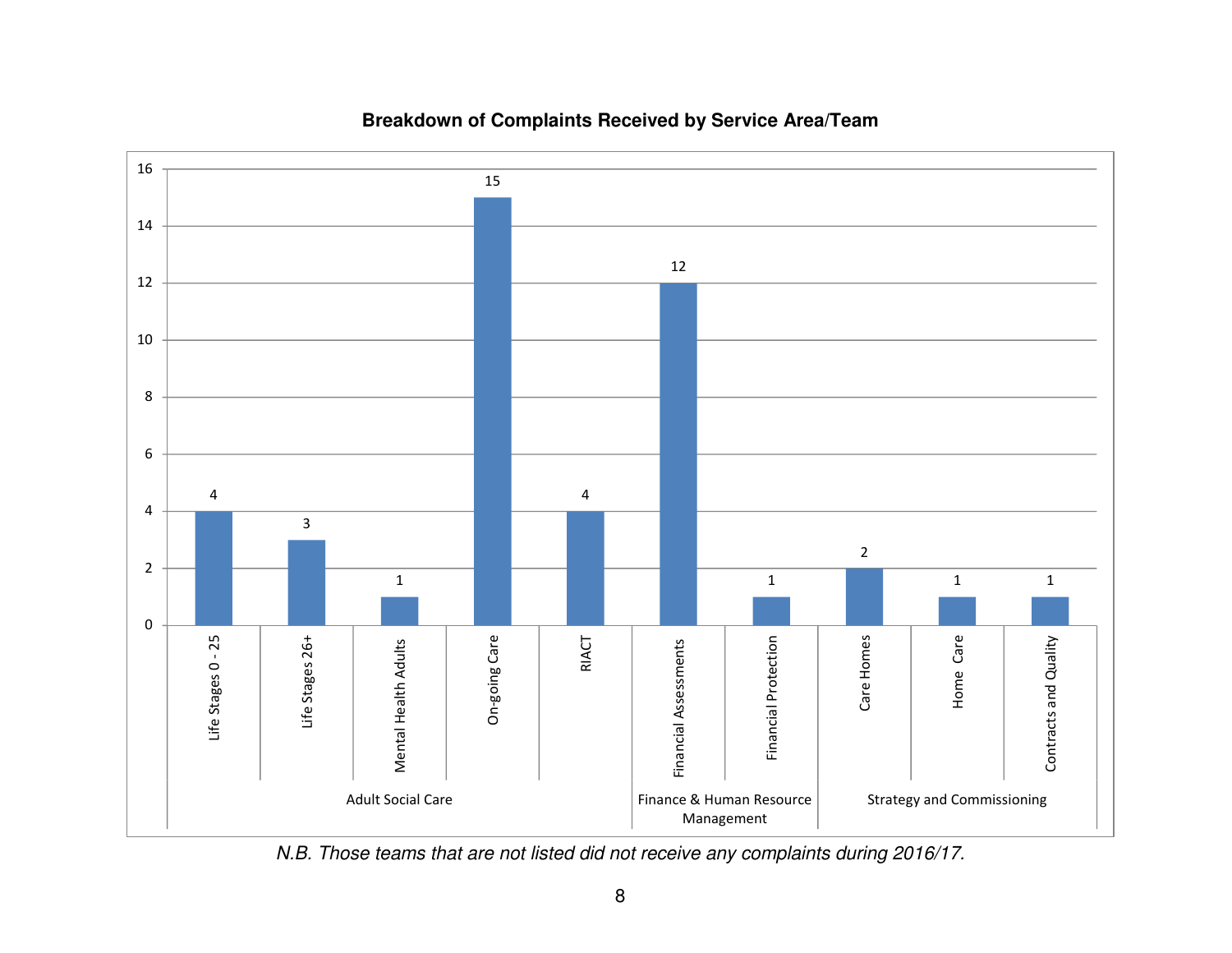There was a decrease in complaints about financial assessments, compared to 18 in 2015/16. In 10 of the complaints received the complainant was dissatisfied with the decision/assessment or the charges/fees.

There was a decrease in complaints for the Life Stages  $0 - 25$  Team, compared to nine in 2015/16. There were no common themes in the complaints received for the Life Stages  $0 -$ 25 Team.

There was a significant increase in complaints for Ongoing Care, from 6 in 2015/16. Seven of the complaint received related to the quality of service provision or the lack of services. A further three related to peoples dissatisfaction with a decision/assessment.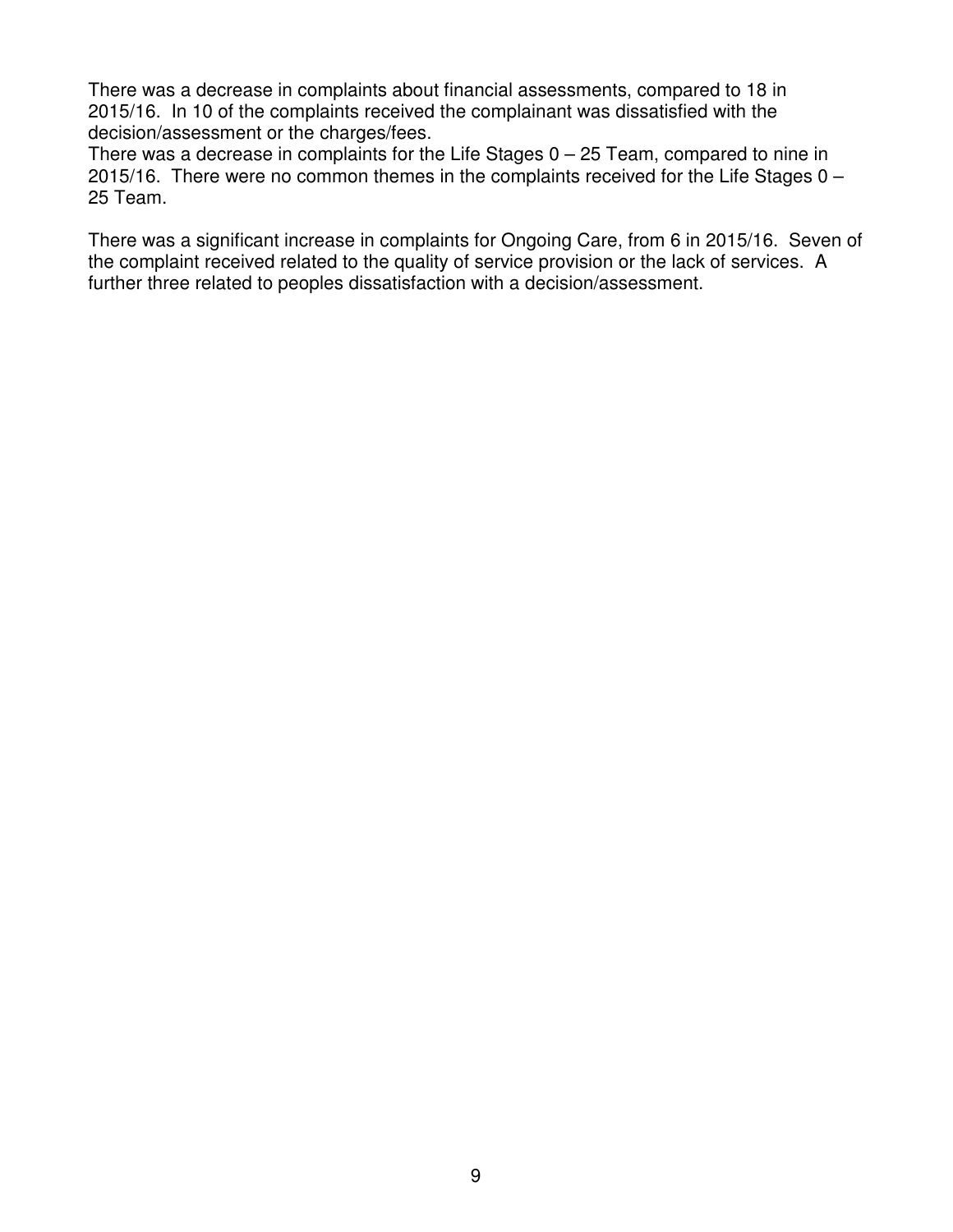

#### **Breakdown of Complaints Received by Issue**

The most common complaint was dissatisfaction with a decision/assessment. In total the Council received 13 complaints about this issue compared to 9 in 2015/16. Six of the complaints received related to people's dissatisfaction with the outcome of their care needs assessment, the remaining seven relate to peoples dissatisfaction with the outcome or handling of their financial assessment.

There was a decrease in complaints about service provision from 18 in 2015/16. Complaints about service provision included complaints about a lack of support, the quality of the service provided and delays in providing the service.

The third most common causes of complaint were communication and lack of services. There was an increase in complaints about communication from 5 in 2015/16. There were no common themes or particular team to which the complaints related. There was a decrease in complaints about lack of services from 7 in 2015/16. While there were no common themes, three of the complaints about lack of services were for the On-going Care team.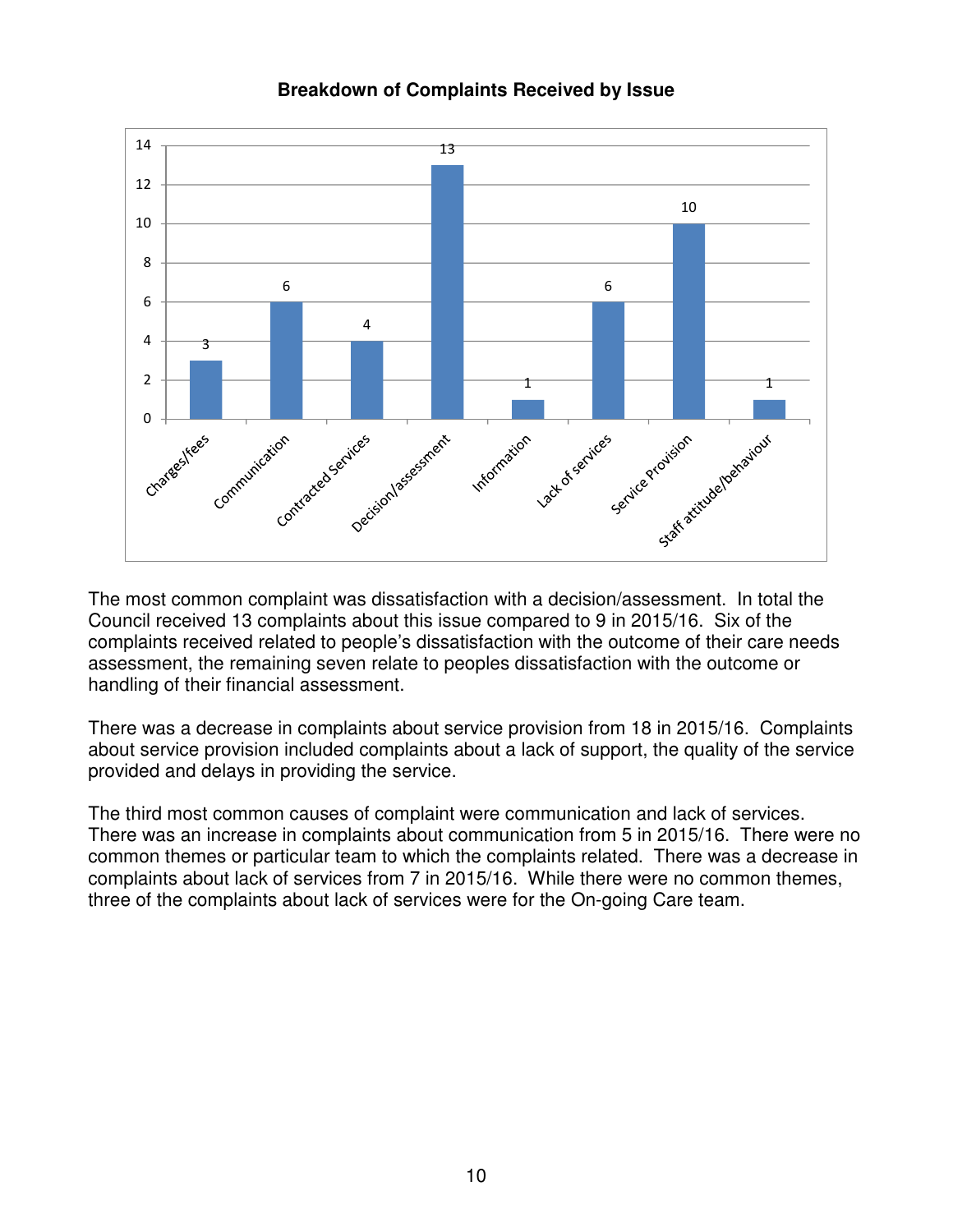## **Complaint Outcomes**

42 complaint investigations were concluded during 2016/17. The outcomes of these complaints are detailed in the chart below.

| <b>Service Area/Team</b>                   | <b>Upheld</b>  | <b>Partly</b><br><b>Upheld</b> | <b>Not</b><br><b>Upheld</b> | Withdrawn      | <b>Total</b> |
|--------------------------------------------|----------------|--------------------------------|-----------------------------|----------------|--------------|
| <b>Care Homes</b>                          | $\mathbf 0$    | $\overline{2}$                 | $\mathbf 0$                 | $\overline{0}$ | $\mathbf{2}$ |
| <b>Contracts and Quality</b>               | $\Omega$       |                                | $\overline{0}$              | $\overline{0}$ |              |
| <b>Financial Assessments</b>               | $\overline{2}$ | 4                              | $\overline{2}$              |                | 9            |
| <b>Financial Protection</b>                | $\overline{0}$ |                                | $\mathbf 0$                 | $\overline{0}$ | 1            |
| Home Care                                  | $\overline{0}$ | 1                              | $\mathbf 0$                 | $\mathbf 0$    | 1            |
| Life Stages Service 0 - 25                 |                | 3                              | 3                           | $\overline{0}$ | 7            |
| Life Stages Service 26+                    | $\overline{2}$ | $\Omega$                       | $\Omega$                    |                | 3            |
| Mental Health Services for Older<br>People | $\Omega$       | $\Omega$                       | 1                           | $\overline{0}$ | 1            |
| <b>On-going Care</b>                       | 3              | 4                              | 4                           | 1              | 12           |
| <b>RIACT</b>                               | $\mathbf{1}$   | $\overline{2}$                 | $\overline{2}$              | $\overline{0}$ | 5            |
| <b>Total</b>                               | 9              | 18                             | 12                          | 3              | 42           |

#### **Local Government Ombudsman Complaints Received 2016/17**

Five adult social care complaints were progressed to the LGO during 2016/17, this was a significant decrease from 12 in 2015/16. Three of the complaints referred to the LGO related to Financial Assessments.

#### **Local Government Ombudsman Complaint Outcomes 2016/17**

Seven adult social care complaints were determined by the LGO during 2016/17, compared to 10 in 2015/16.

Full details of those complaints determined by the LGO are included in the Cabinet reports of 6 December 2016 and 6 June 2017 entitled Review of Outcome of Complaints Made to Ombudsman.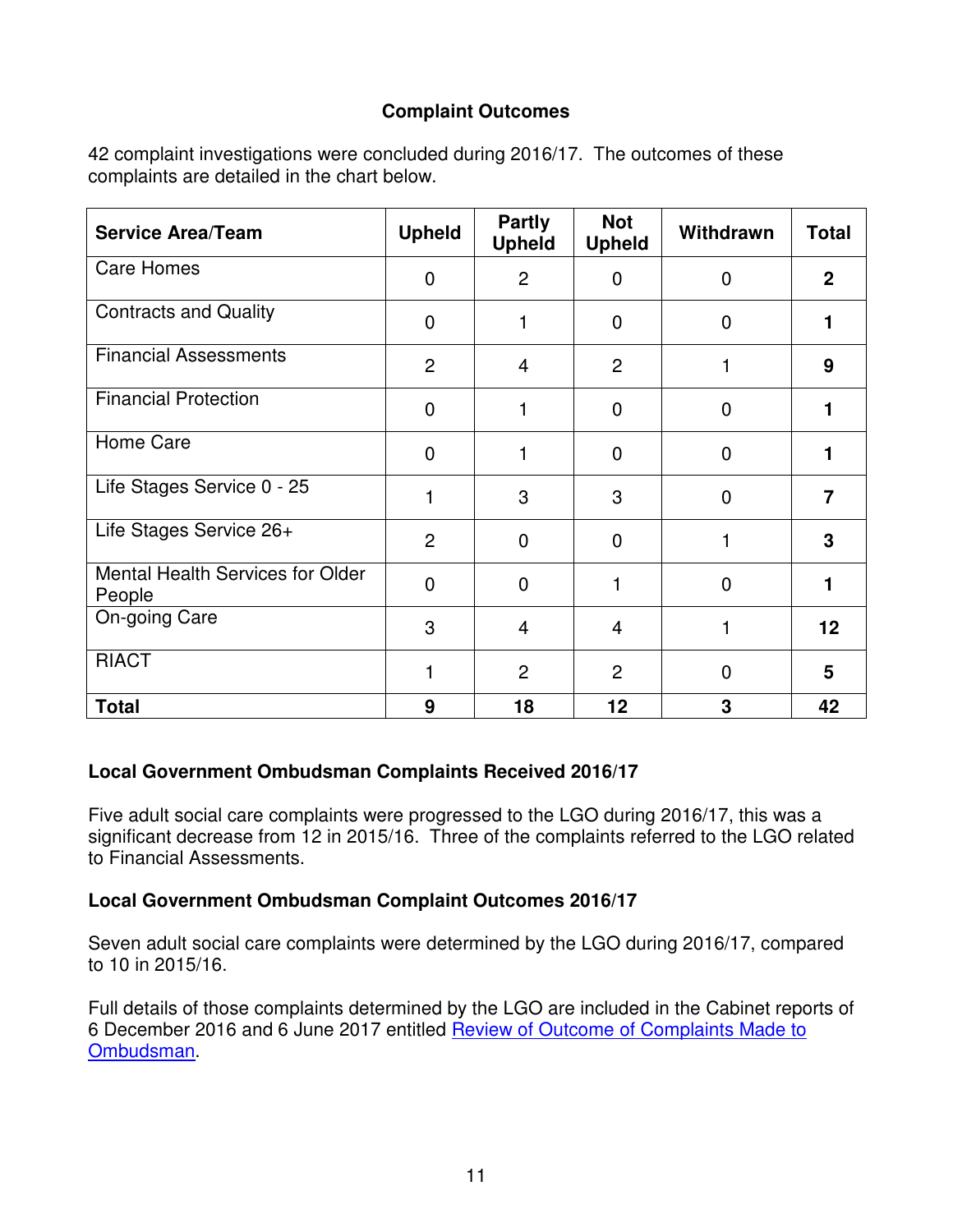# **Organisational Learning**

## **Financial Assessments**

We agreed that social care staff would ensure they clearly indicate any communication needs of individuals requiring a financial assessment when completing the referral to the financial assessments team.

We agree to review the information leaflet in relation to Financial Assessments and payment of contributions. The review would see the new leaflet include information in respect of financial assessments, how often these should be carried out, when a person may need to be reassessed due to a change in circumstances, and information detailing how contributions are collected. It would be beneficial also to detail that the invoices will be every four weeks which will total thirteen in any twelve month period.

We agreed the wording within the declaration which is signed by the individual as part of the financial assessment be changed so that the individual is required to inform the Financial Assessment Team of financial changes.

We agreed to consider email invoicing when developing the new invoice system.

#### **RIACT**

We agreed to brief staff on the importance of informing individuals that they may be charged for services and this would be determined by a financial assessment; that this should be recorded and if a charge is deemed appropriate, confirmed in writing to the client.

#### **Contracted Services**

In conjunction with a care home we agreed a number of improvements to care provision, recording keeping, communication and the provision of information to families.

In conjunction with another care home we agreed a number of improvements including amending their Falls Assessment Process and updating their Legalities and Best Practice in Record Keeping Training.

In conjunction with a home care provider it was agreed that all carers delivering care and support to people with Dementia would be specifically trained in this area and all reasonable endeavours would be made to introduce carers to service users in advance of care calls. A number of other improvements were also made including improvements to record keeping, a review of the provider's complaints procedure and the introduction of a communication strategy.